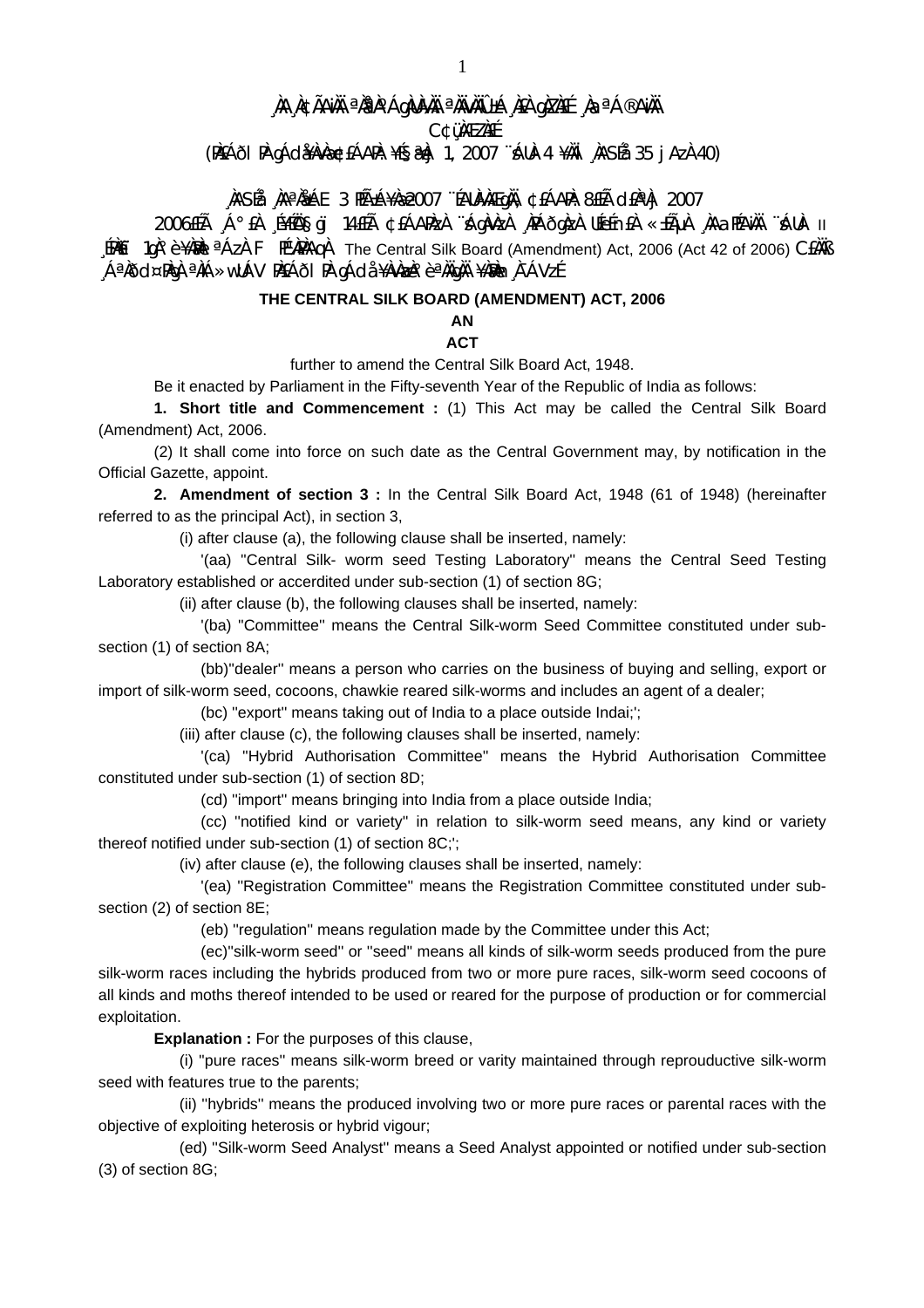(ee) ''Silk-worm Seed Certification Agency'' means the Silk-worm Seed Certification Agency constituted or accredited under section 8F;

 (ef) ''Silk-worm Seed Officer'' means Seed Officer appointed or notified under sub-section (1) of section 8H;

**3. Substitution of references to certain expressions by certain other expressions :** Throughout the principal Act, for the words ''Chairman'' or ''Vice-Chairman'' wherever they occur, the words ''Chairperson'' or ''Vice-Chairperson'' shall respectively be substituted.

**4. Amendment of section 4 :** In section of principal Act, in sub-section (3),

(i) for clause (b), the following clause shall be substituted, namely:

 ''(b) not more than three officials to be nominated by the Central Government, one of whom shall be the head of the Silk Division in the Ministry of Textiles as the Vice-Chairperson and one shall the Secretary of the Board, both being the officers not below the rank of Joint Secretary to the Government of India;'';

(ii) after clause (c), the following proviso shall be inserted, namely:

 ''Provided that a member of Parliament shall, upon ceasing to be a member of the House of the People or as the case may be, the Council of States, cease to be a member of the Board'';

(iii) for clause (g), the following clause be substituted, namely:

 ''(g) one person to be nominated by each of the Government of Andhra Pradesh, Assam, Bihar, Chhattisgarh, Gujarat, Jharkhand, Madhya Pradesh, Uttar Pradesh and Uttaranchal;''

**5. Insertion of new section 4 A :** After section of the Principal Act, the following section shall be inserted, namely:

**Disqualification for being nominated or appointed as a member of Board :** ''4A. A person shall be disqualified for being nominated or appointed or for continuing as a member, if he-

(a) is not a citizen of India; or

 (b) has been convicted and sentenced to imprisonment for an offence which, in the opinion of the Central Government, involves moral turpitude; or

(c) is an undischarged insolvent : or

(d) has become physically or mentally incapable of acting as a member ; or

 (e) has acquired such financial or other interest as is likely to affect prejudicially his function as a member.''

**6. Amendment of section 6 :** In section 6 of the principal Act, in sub-section (1), for the words ''The Central Government shall appoint from among the members of the Board, a Vice-Chairman who shall'', the words ''The Vice-Chairperson shall'' shall be substituted.

**7. Amendment of section 7 :** In section 7 of the principal Act, for the words ''The Central Government shall appoints a Secretary to the Board, who shall,'' the words ''The Secretary to the Board shall'' shall be substituted.

**8. Amendment of section 8 :** In section 8 of the principal Act, in sub-section (3), for clause(a), the following clause shall be substituted, namely:

 ''(a) to advise the Central Government on all matters relating to production, supply, distribution, trade and commerce in silk-worm seed, the development of the silk industry and its products including export and import,''

**9. Insertion of new sections 8A to 8J :** After section 8 of the principal Act, the following sections shall be inserted, namely :

**Constitution of Central Silk-worm Seed Committee :** ''8A. (1) The Central Government may, by notification in the Official Gazette, constitution for the purposes of this Act, a Committee to be called the Central Silk-worm Seed Committee consisting of

 (a) the Vice-Chairperson of the Board who shall be the Chairperson of the Committee, ex officio;

 (b) (i) seven officials not below the rank of Deputy Secretary to the Government of India dealing with sericulture from the States-members;

(ii) two experts from the field of silk-worm seed development -members;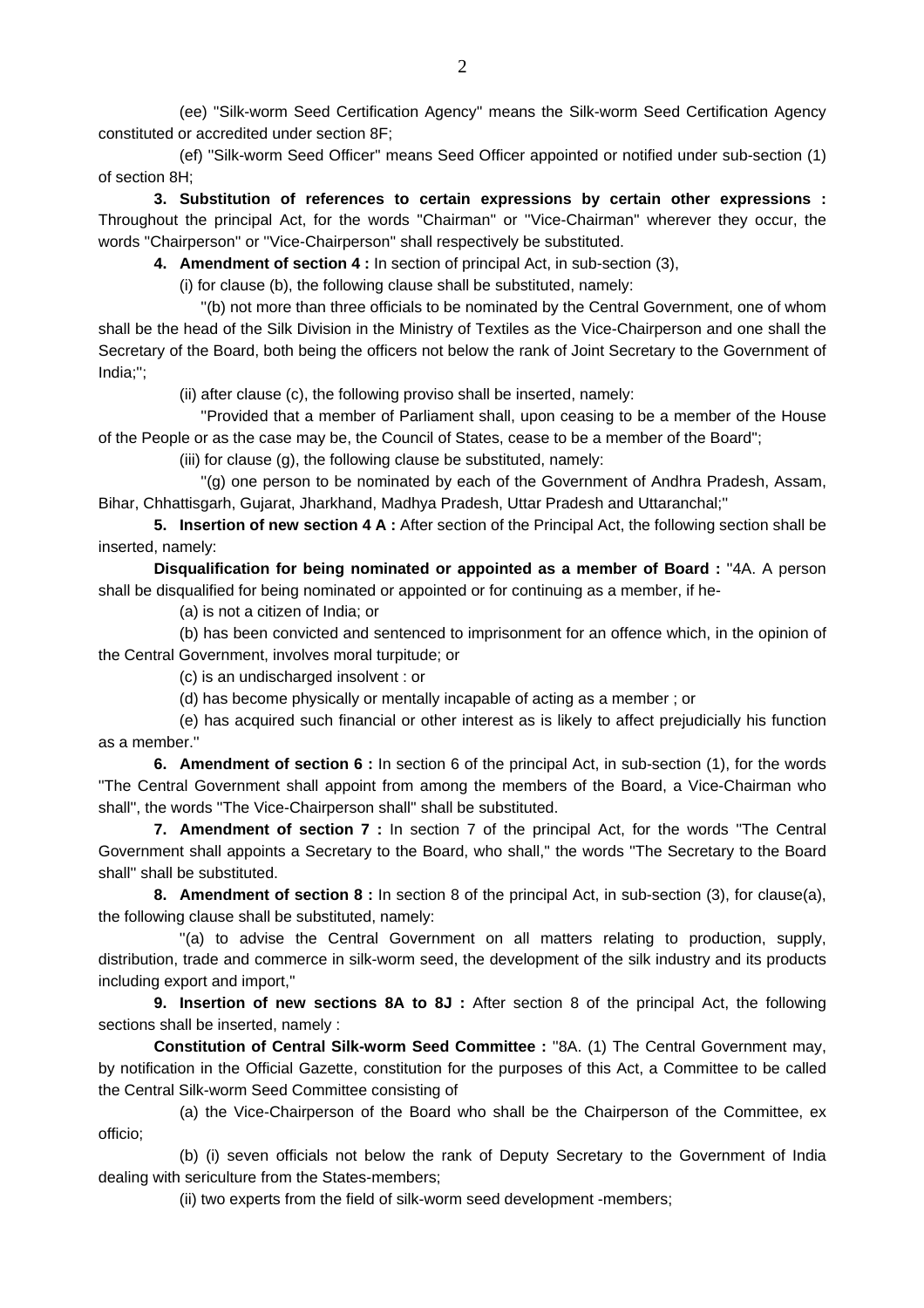(iii) five persons to represent the sericulture sector of whom three shall be the farmers and two the reelers-members;

to be nominated by the Central Government from amongst the members of the Board;

 (c) the Director of the National Silk-worm Seed Organisation to be nominated by the Central Government -member; and

(d) Secretary of the Board who shall be the Secretary of the Committee, ex officio

 (2) The Committee may associate with it, for such purposes and in such manner as it any deem fit, any person whose assistance or advice it may consider necessary in complying with the provisions of this Act, and a person so associated, shall have the right to take part in the proceedings of the proceedings of the Committee relevant to the purposes for which he has been associated, but shall not have the right to vote and shall be entitled to receive such allowances or fees as may be prescribed by the Central Government.

 (3) A member nominated under sub-section (1) shall, unless his seat becomes vacant earlier by resignation, death or otherwise, hold office for a period of the three years from the date of this nomination and shall be eligible for re-nomination:

 Provided that a person nominated under sub-section (1) shall hold office only for so long as he holds the appointment by virtue of which his nomination was made.

(4) No act or proceeding of the Committee shall become invalid merely by reason of-

(i) any vacancy therein, or any defect in the constitution thereof; or

(ii) any matter relating to the procedure of the Committee not affecting the merits of a case.

 (5) The Central Government shall provide to the Committee such other technical and other officers and employees as may be necessary for the efficient performance of the functions under this Act.

 (6) (a) The Committee shall meet at such time amd place and shall observe such procedure in regard to transaction of business at its meeting (including the quorum at meetings) as may be specified by regulations.

 (b) The Chairperson or in his absence any member chosen by the members present from amongst themselves, shall preside at a meeting of the Committee.

 (c) All questions at a meeting of the Committee shall be decided by a majority of votes of the members present and voting and in case of equality of votes, the Chairperson or in his absence, the person residing over the meeting shall have a second or casting vote.

**8B. Powers and functions of Committee :** (1) The Committee shall be responsible for the implementation of this Act by taking measures as specified in sub-section (2)

 (2) Without prejudice to the generality of the foregoing provision, the measures referred to therein may provide for-

(i) laying down of quality standards for kind or variety of silk-worm seed;

(ii) authorisation of silk-worm races and hybrids for commercial explotation;

(iii)laying down of quality standards for production of silk-worm seeds;

 (iv) laying down the conditions and requirements that have to be met out by the persons desirous of setting up facilities for production of silk-worm seeds or grainages;

 (v) laying down the certification and silk-worm seed testing procedures for seeds sold by the registered producers;

 (vi) undertaking the registration of silk-worm seed producers and dealers and controlling, supervising the inspection process to ensure adherence to the specified quality standards and seed certification requirements;

 (vii) laying down the conditions and standards for export and import of silk-worm seed and adherence to them;

(viii) programming and planning of silk-worm seed production;

(ix) advising the Central Government and the State Governments on the matters aforesaid;

and

 (x) such other matters connected and incidental to the production, supply, distribution, trade and commerce in silk-worm seed,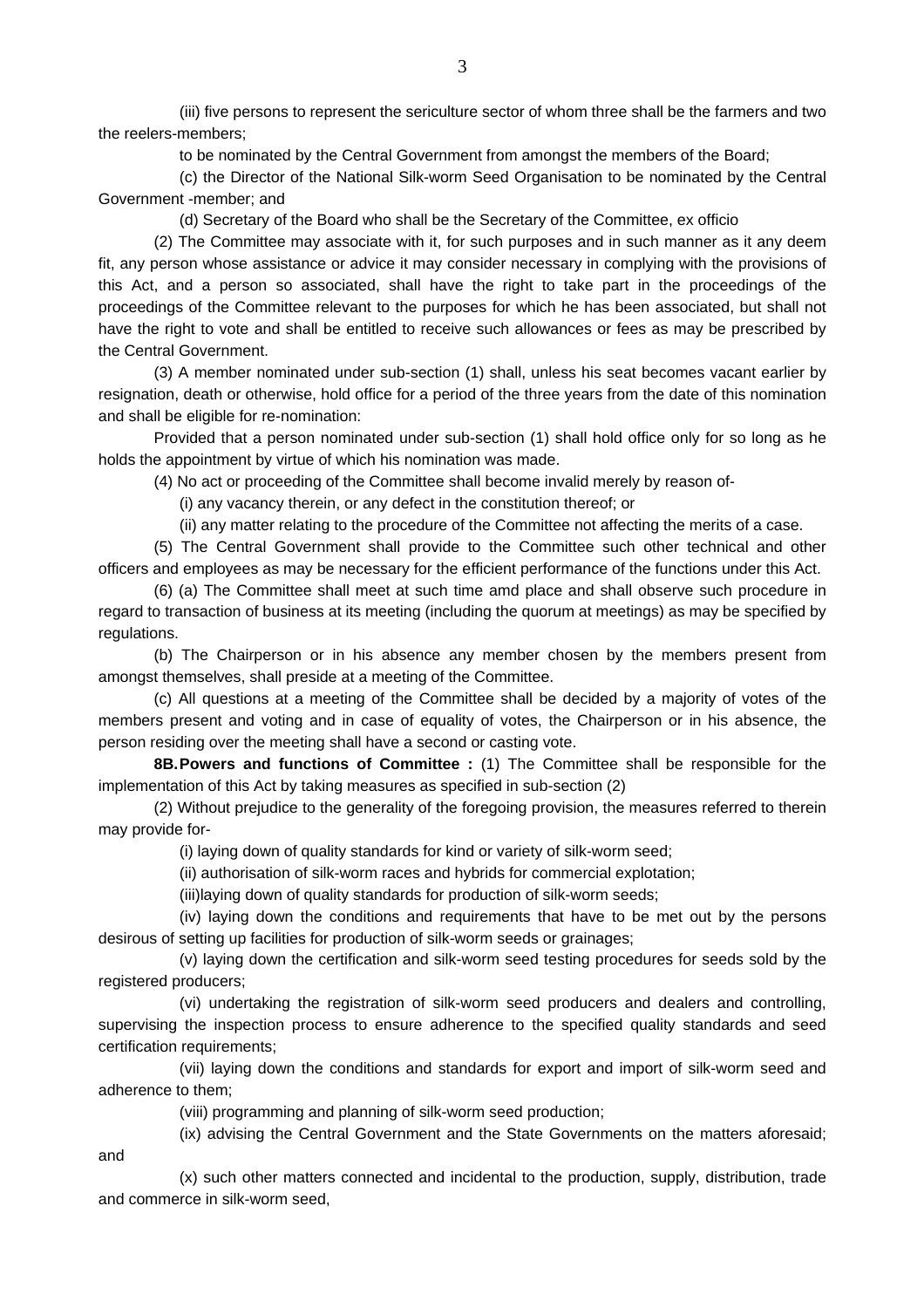as may be specified by regulations made by the Committee from time to time.

**8C. Power to notify kinds or varieties of silk-worm seeds :** (1) If the Central Government, after consultation with the Committee, is of the opinion that it is necessary or regulate the quality of silk-worm seed of any kind or variety for the purpose of production and for commercial exploitation, it may, by notification in the Official Gazette, declare such kind or variety to be a notified kind or variety for the purposes of this Act and different kinds or varieties may be notified for different States or for different areas thereof, and it shall be incumbent upon every producer or dealer of such silk-worm seeds to deal with such notified kinds and varieties of silk-worm seeds and varieties of silk-worm seeds and in on other.

 (2) The Central Government may, on the recommendation of the Committee, by notification, specify-

 (a) the minimum quality standards and condations for notified kinds or varieties of silk-worm seed; and

 (b) the mark or label to indicate that such silk-worm seed conforms to the specified quality standards.

**8D Hybrid Authorisation Committee :** (1) The Committee shall constitute a Hybrid Authorisation Committee consisting of the Secretary of the Board who shall be the Chairperson of the Hybrid Authorisation Committee may determine.

 (2) It shall be the duty of the Hybrid Authorisation Committee to either suo motu or on the application made to it and after due trials, testing and such other requirements, as it may deem necessary to satify itself, recommend to the Committee of the kind or variety of silk-worm seed, silk-worm hybrid seeds and races available in the market for notification by the Central Government for production and commercial exploitation.

**8E. Registration Committee :** (1) No silk-worm seed of any kind or variety shall, for the purpose of production or for commercial exploitation, be produced, supplied, distributed, traded, sold or otherwise disposed of by a producer or dealer unless he is registered by the Registration Committee in such manner as may be prescribed.

 (2) The Committee shall constitute the Registration Committeee consisting of a Chairperson and such number of other members not less then two to assist him in the discharge of his duties as the Committee, may determine.

(3) The Registration Committee shall have power

 (a) to register the silk-worm seed of the notified kind or variety after scrutinising claims that the silk-worm seed conforms the kind or variety duly notified by the Central Government;

 (b) to register the silk-worm seed producer after ensuring that the facility for seed production meets the requirement or conditions for maintaining quality standards as notified by the Central Government;

(c) to register the silk-worm dealer after scrutinsing their claim made in the application;

(d) to perform such other functions as are assigned to it by the Committee.

 (4) Every application for registration under sub-section (1) shall be made in such form and contain such particulars including conditions and be accompanied by such fees as may be prescribed.

**8F. Constitution of Seed Certification Agency :** The Committee may, by order, constitute one or more Silk-worm Seed Certification Agencies or accredit the existing certification agencies according to such criteria as may be specified by regulations to conduct inspection for registration of producers and dealers.

**8G. Constitution of Central Seed Testing Laboratories :** (1) The Committee may, by order, establish the Central Seed Testing Laboratories and accerdit the existing laboratories of the Board or the State Governments having such faciliities as may be specified by regulations.

 (2) The Central Seed Testing Laboratories and the accredited laboratories shall carryout such functions as may be entrusted to it by the Committee from time to time.

 (3) The Committee may, by order, appoint such person as it thinks fit or notify the officials or employees of the accredited laboratories having such qualifications as may be specified by regulations to be the Seed Analyst in the Seed Testing Laboratories and define the local limits of their jurisdiction.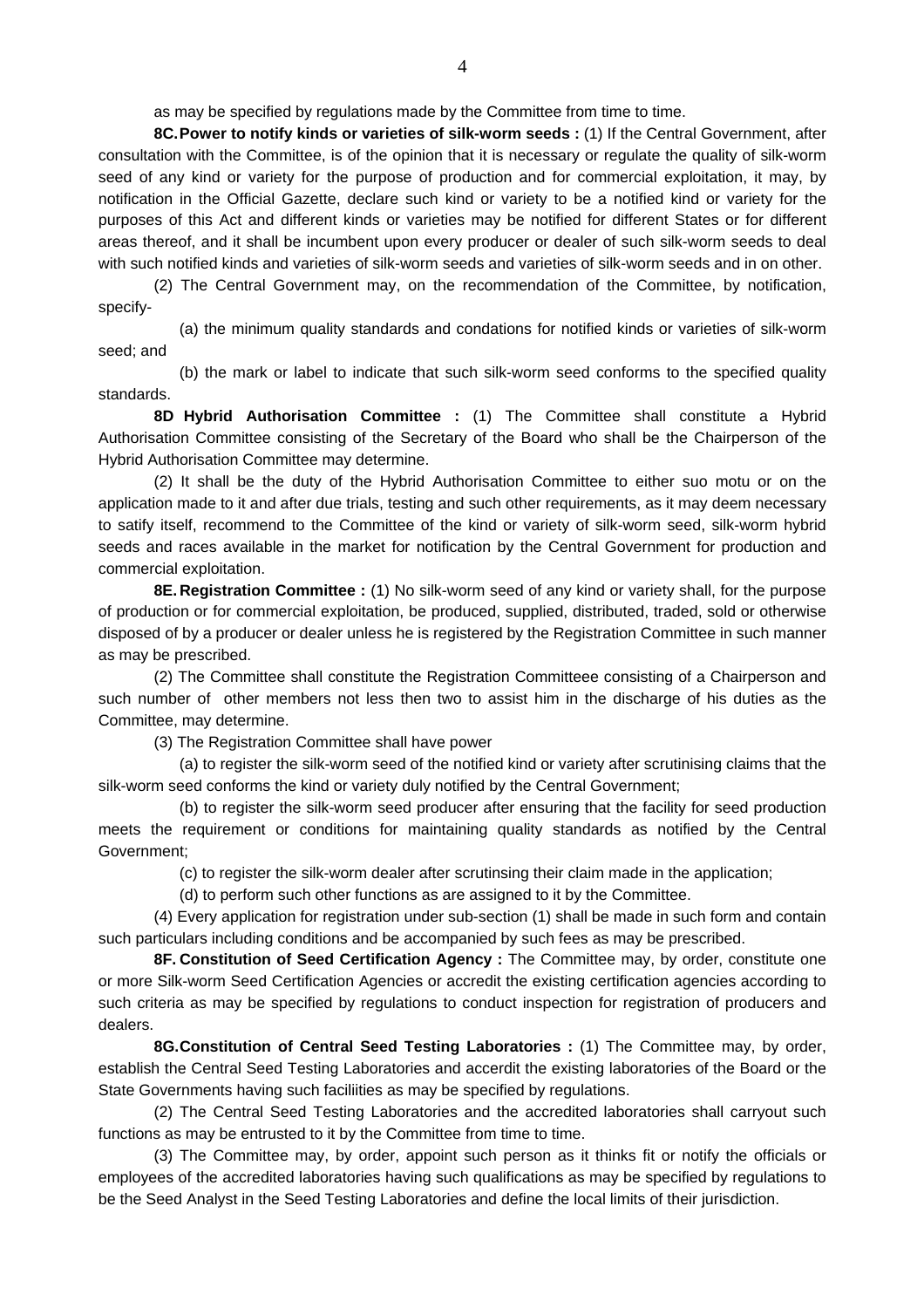**8H.Appointment of Seed Officers :** (1) The Committee may, by order, appoint such person as it thinks fit, or notify an emploee of the Board having such qualifications as may be specified by regulations to be the Seed Officers and define the local limits of their jurisdiction.

 (2) Every Seed Officer shall be under the administrative Control of the Committee and shall be responsible for inspecting the seeds and the facilites available with the seed producers and dealers before or after their registration to ensure adherence to the standards and condtions laid down in this regard.

(3) The Seed Officer may-

- (a) take samples of any silk-worm seed of any kind or variety from-
	- (i) any producer or dealer ;or
	- (ii) any person who is in the course of conveying such seed to a purchaser or a consignee;

or

- (iii) a purchaser or a consignee after delivery of such sheed to him;
- (b) exercise such other powers as may be specified by regulations.

**8-I Export and Import of Silk-worm Seed :** (1) The Committtee shall advise the Central Government from time to time on the export and import of silk-worm seed and the Central Government may, by notification, specify the terms and conditions including exim policy for export and import of silkworm seed.

 (2) All import of silk-worm seed shall conform to the quality standards specified under sub-section (2) of section 8C.

 (3) For the purpose of ensuring compliance with the conditions and quality standards for governing such import, the Central Government may, by order, authorise officers of the level of Assistant Commissioner to exercise the powers of inspection at the borders and ports, and such officers shall be deemed to be the Seed Officers for the purposes of this Act.

 (4) The Central Government may, by notification, permit for research purposes, import of an unregistred variety of silk-worm seed in such quantity and subject to such conditions as may be specified.

 (5) The Central Government may, by notification, restrict the export or import of silk-worm seed of any kind or variety if it considers that it may adversely affect the silk industry or on such other grounds, as it may consider necessary.

**8J. Statement by silk-worm seed producers :** Every registered silk-worm seed producer and dealer shall furnish periodic statement to the Committee in such form, manner and at such intervals as may be specified by regulations''.

**10. Amendment of section 13 :** In section 13 of the principal Act,

(i)in sub-section (2),

(a) after clause (xv), the following clauses shall be inserted, namely:

 ''(xva)specifying the allowances or fees of the persons associated by the Committee under sub-section (2) of section 8A;

 (xvb) matters incidental to the production, supply, distrbytion, trade and commerce in silkworm seed under clause (x) of sub-section (2) of section 8B;

 (xvc) manner of registration of a producer or dealer by the Registration Committee under sub-section (1) and form for making application and fees to be paid under sub-section (4) of section 8E;'';

(b) for clause (xix), the following clause shall be substituted, namely:

 ''(xix) the manner of grading marketing, developing and distributing raw silk and products of silk industry;'';

(ii) sub-section (3) shall be omitted.

**11. Insertion of new sections 13A and 13B. Power to make regulations :** After section 13 the principal Act, the following sections shall be inserted, namely:

**Power to make regulations :** "13A. (1) The Committee may, in consulatation with the Board, and with the previous approval of the Central Government, by notification, make regulations not inconsistent with the provisipons of this Act and the rules made thereunder, to provide for all matters for which provisions is necessary or expedient for the purpose of giving effect to the provisions of this Act.